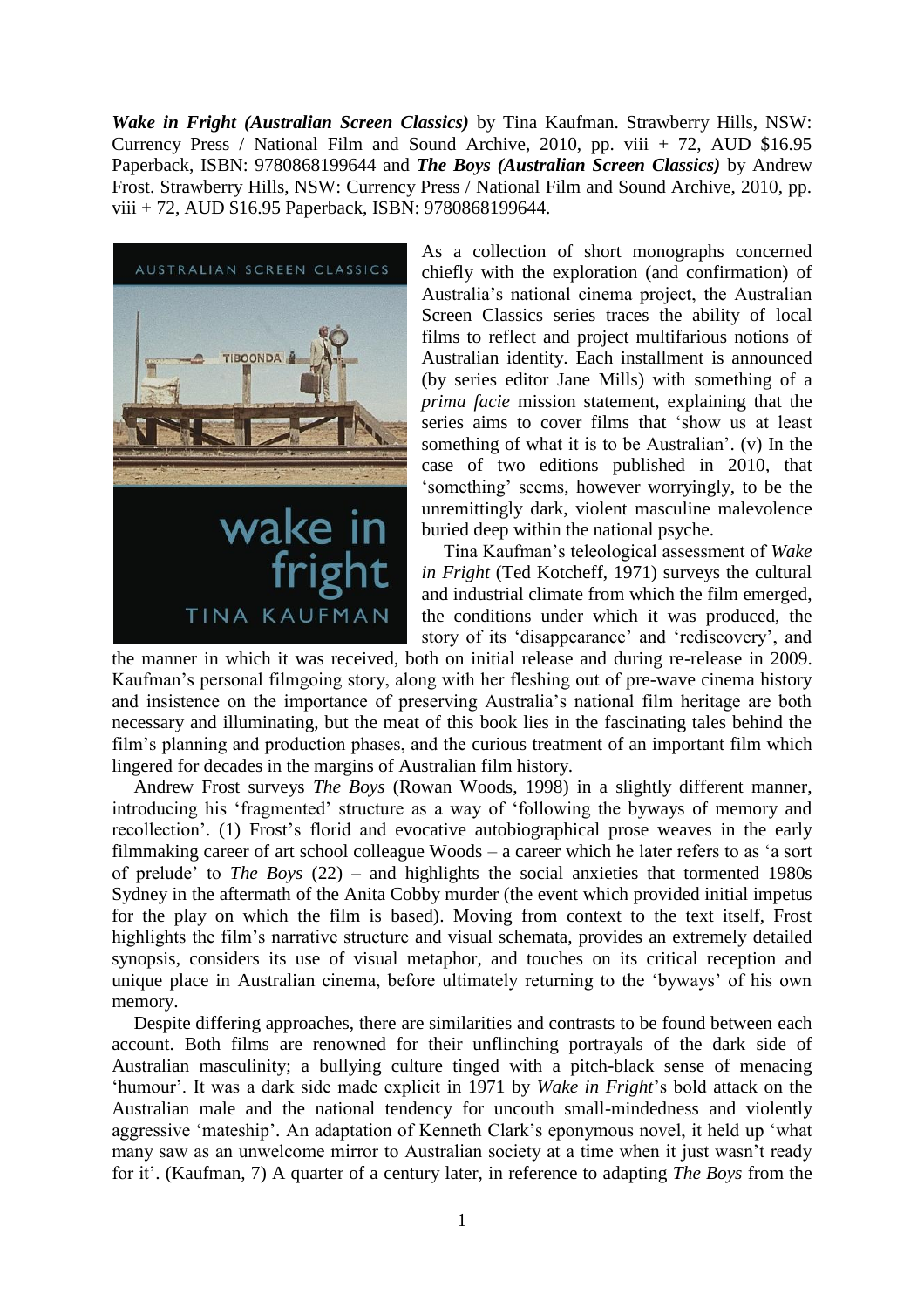stage, screenwriter Stephen Sewell notes having a 'massive determination to say something important about Australia, and the way Australia was, and the way Australian men were'. (Quoted in Frost, 57)

In tracing the dark fringes of Australian masculinity, both films were intentionally crafted to create an air of overwhelming oppression. For *Wake in Fright*, Kaufman cites Kotcheff's insistence that he 'went to infinite pains to never let the audience be free of the heat, the dust, the flies'. (Quoted in Kaufman, 31) Recounting his first viewing of *The Boys*, Andrew Frost recalls feeling 'as though I couldn't breathe – the tension of the film was unrelenting'. (Frost, 10) Like *Wake in Fright*, *The Boys* might be understood as a horror film, with Frost often alluding to producer Robert Connolly's suggestion that 'the drama and tension come from what you weren't seeing, from what was happening just out of frame'. ('The Boys – Filmmakers Talking'



DVD extra, Madman, 2003) For Frost, 'this oscillation between *seeing* and *not seeing* is the film's main visual theme' (Frost, 26), later adding that the tactic of '*suggesting* rather than *showing*' has the effect of 'creating considerable tension'. (Both his italics, Frost, 45)

Such oscillations are also key to the on- and off-screen existence of both films, and both books share an interest in the multiplicity of film narrative. Kaufman cites the difference between the events depicted in *Wake in Fright* and what the film is actually 'about' (Kaufman, 7), whilst Frost opens his account of *The Boys* with the guiding assertion that 'there is a story – and then there is the telling of a story'. (Frost, 25) Beyond the screen, similar dichotomies persist in the gulf between the critical and popular reception, with both Kaufman and Frost exemplifying the tendency for 'serious' Australian films to receive high praise from critics, yet find themselves largely ignored by local audiences.

The fervent manliness of each film also gives voice to the far more insidious dichotomy between masculinity and misogyny. It is an important but tangential issue for *Wake in Fright*, and in a study less concerned with textual analysis, Kaufman necessarily addresses it only in passing. In analyzing *The Boys* – a film engulfed by the underlying stain of misogyny pervading a trio of boys raised by a single mother – Frost seems unable to properly grasp its overwhelming significance (a trait also visible in many other accounts of the film). Late in his piece, Frost writes about how, during a conversation with Rowan Woods ten years after the film was released, it dawned on him that 'it isn't about the boys. It is about the girls'. (Frost, 60) And yet he leaves that comment hanging, unaddressed. Earlier, he had glanced over the role of female characters in the film, rather worryingly bracketing them alongside other 'problems' the boys fail to resolve, whilst also considering, in a very rudimentary sense, the problems the women themselves face. (Frost, 49) Far from the three girlfriends simply solving their 'problems' by 'escaping' the oppressive environment of the house, each actively rejects – and, to varying degrees, emasculates – their partner, whilst the ineffectual matriarch is eventually turned upon for her 'failure' as both mother and woman. It is often stated – by Frost, as well as by many of the (largely) male contributors to the 'Filmmaker's Talking' documentary that accompanies Madman's DVD release – that the film is essentially a depiction of one man's attempt to reassert control over his 'kingdom' following his release from prison. But whilst the misogynistic attitude of the boys is evident throughout, it seems fairly unassailable that these 'rejections' provide the motivation for the final act of brutality –